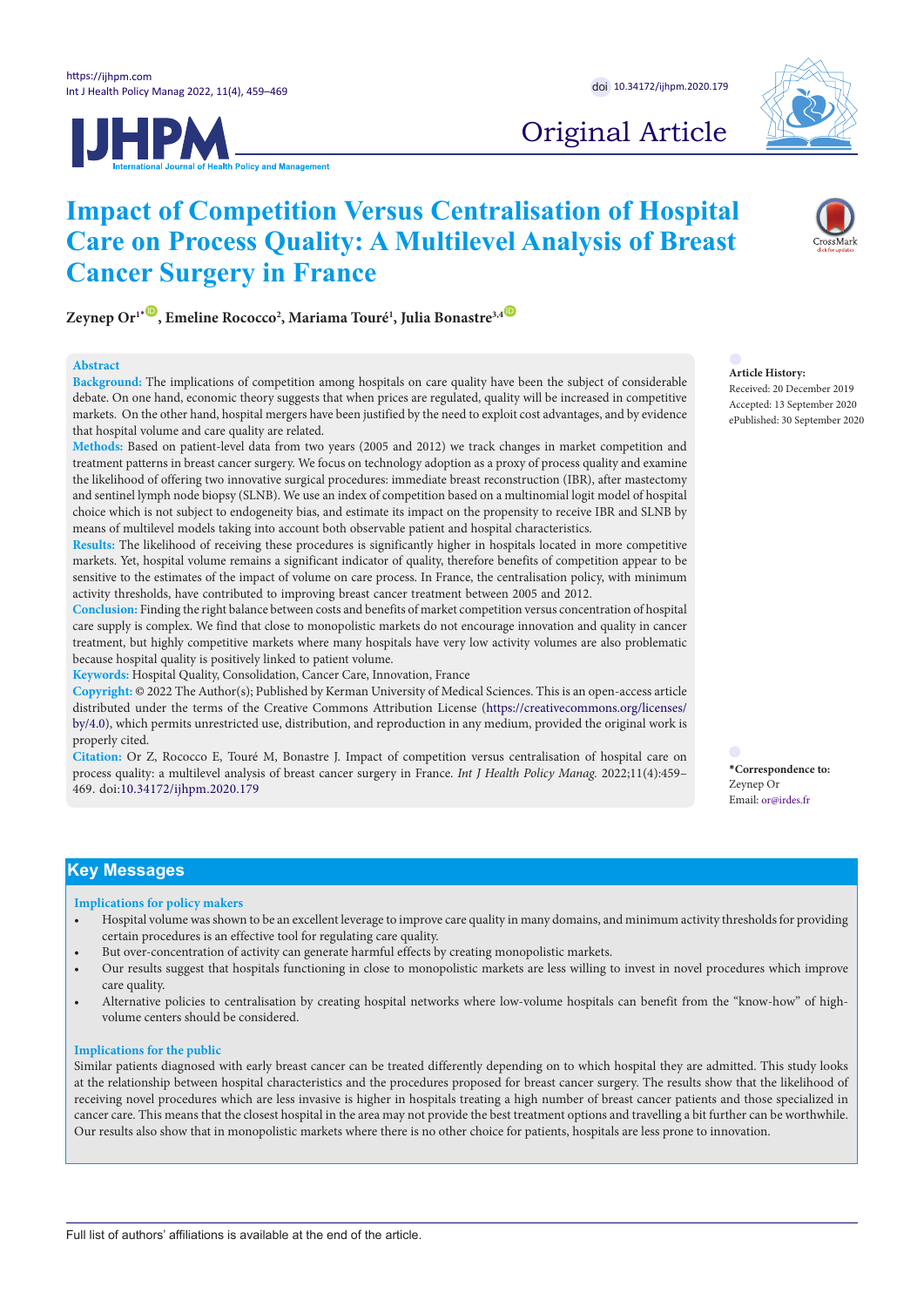# **Introduction**

The implications of competition in health, particularly among hospitals, on care quality have been the subject of considerable theoretical and empirical debate. On one hand, economic theory suggests that when prices are regulated, firms compete for consumers on non-price dimensions (ie, quality), hence quality will be increased in competitive markets when prices are set above marginal costs.<sup>1,2</sup> Many pro-market reforms are justified in health sector by the need for competition for assuring better functioning of providers. On the other hand, hospital consolidation has been a continuous and broad trend since 1990s, hence hospital markets are increasingly concentrated.3 This global trend has been explained both by pricing pressure and the need to exploit cost advantages (economies of scale) acquired through mergers, and by quality concerns recognising that hospital volume and care quality are related. The markets for hospital services depart substantially from the conditions of perfectly-competitive markets, therefore consequences of market concentration are particularly difficult to predict. Brekke et al suggest that the relationship between competition and quality is generally ambiguous and depends on hospital cost structure and the degree of altruism of the providers.<sup>4</sup>

The empirical evidence is also ambiguous: several studies mainly from the United States and the United Kingdom suggest that hospitals in less concentrated markets have higher inpatient quality,<sup>5-8</sup> but others provide contradictory finding.2,9-11 Mutter et al suggest that the effect of competition may not be unidirectional: some quality measures show improvements in hospital quality with higher levels of competition, some do not.12

One issue which is often overlooked in the literature is that hospitals are multiproduct firms and they may compete for patients on specific lines of service (rather than for any patient) in their market area. In France, public hospitals have the obligation to provide a wide range of services but they can specialise in some treatments more than others. Private (for profit and non-profit) hospitals can specialise in selected services and would compete for these. Therefore, the competitive pressure that a hospital faces would be different for singular services depending on the market structure (competition) for these services. This means that measuring competition by the volume of all services (sum of all products) of neighbouring hospitals in a market may misrepresent the actual competition a hospital faces for different services (cancer, heart care, obstetric, etc).

Furthermore, the quality of care in a hospital may vary largely for different services. In most of the empirical studies looking into the impact of competition on quality, quality is unobservable and proxied by outcome indicators such as inpatient mortality (mostly for acute myocardial infarction), or readmissions. There is limited theoretical literature on this. For competition to work, patients should have the possibility and time to choose their hospital, as well as the information on quality. Gaynor et al<sup>13</sup> propose a model in which hospitals choose a level of quality as a whole and the competition in the market for elective care can spill over and improve quality for emergency patients. While this may be plausible, hospitals

can also choose different levels of quality for different services. The correlation between different quality indicators within a hospital appears to be low.14,15 It is reasonable to assume that the impact of competition on quality is product specific and therefore, quality should be measured for specific services.

This study, using data for French hospitals, aims to extend the existing literature on hospital competition and quality in several ways. First, we measure hospital competition for a specific service which is not much studied in the literature: breast cancer surgery. Cancer surgery is elective, and therefore patients can choose hospitals in advance based on their reputation and/or quality measures. Breast cancer surgery is also interesting because of the continuous and rapid development in treatment options for women diagnosed with early breast cancer. We calculate an index of competition based on a multinomial logit model of hospital choice which captures competitive environment for breast cancer surgery but not subject to endogeneity bias. Second, we measure quality by "care process" as the odds of receiving two interventions which are considered as "appropriate/ better" practice. Adoption of new treatment options (better quality) and the decision about the type of surgery for early breast cancer could be sensitive to the market structure. Third, we estimate the link between market concentration and propensity to receive surgical treatments considered as "better practice," by means of multilevel models taking into account both observable patient and hospital characteristics. This approach differs from most of the empirical work that studies the impact of competition on hospital quality using aggregate outcome measures without forcibly controlling for other hospital characteristics that may mediate its effect. To conclude on the effect of competition on treatment quality, additional assumptions are necessary.<sup>5</sup> We define quality through (novel and less invasive) treatments at the patient level controlling for patient and hospital characteristics.

In the next section, we first describe succinctly French hospital market and recent reforms which are likely to impact hospital competition. The following section presents the data and indicators used for measuring quality and competition and develops our modelling approach. Main results and the sensitivity analysis extending these are presented in Results section followed by the discussion.

# Hospital Context in France

France has a universal public health insurance system. More than 95% of the hospital expenditure is paid publicly, but hospital care is provided by a wealth of providers both public, private non-profit and private-for-profit. Patients can freely choose between public and private providers without needing a referral. Private hospitals contract with the public health insurance fund and are reimbursed on the basis of regulated prices as public hospitals. Almost half of breast cancer surgery is performed in private for-profit hospitals, and 28% in public hospitals. While prices are regulated at the national level, some surgeons, both in public and private hospitals, are allowed to extra-bill within limits.

Two major policy changes have impacted the degree of hospital competition and market structure in the past decade.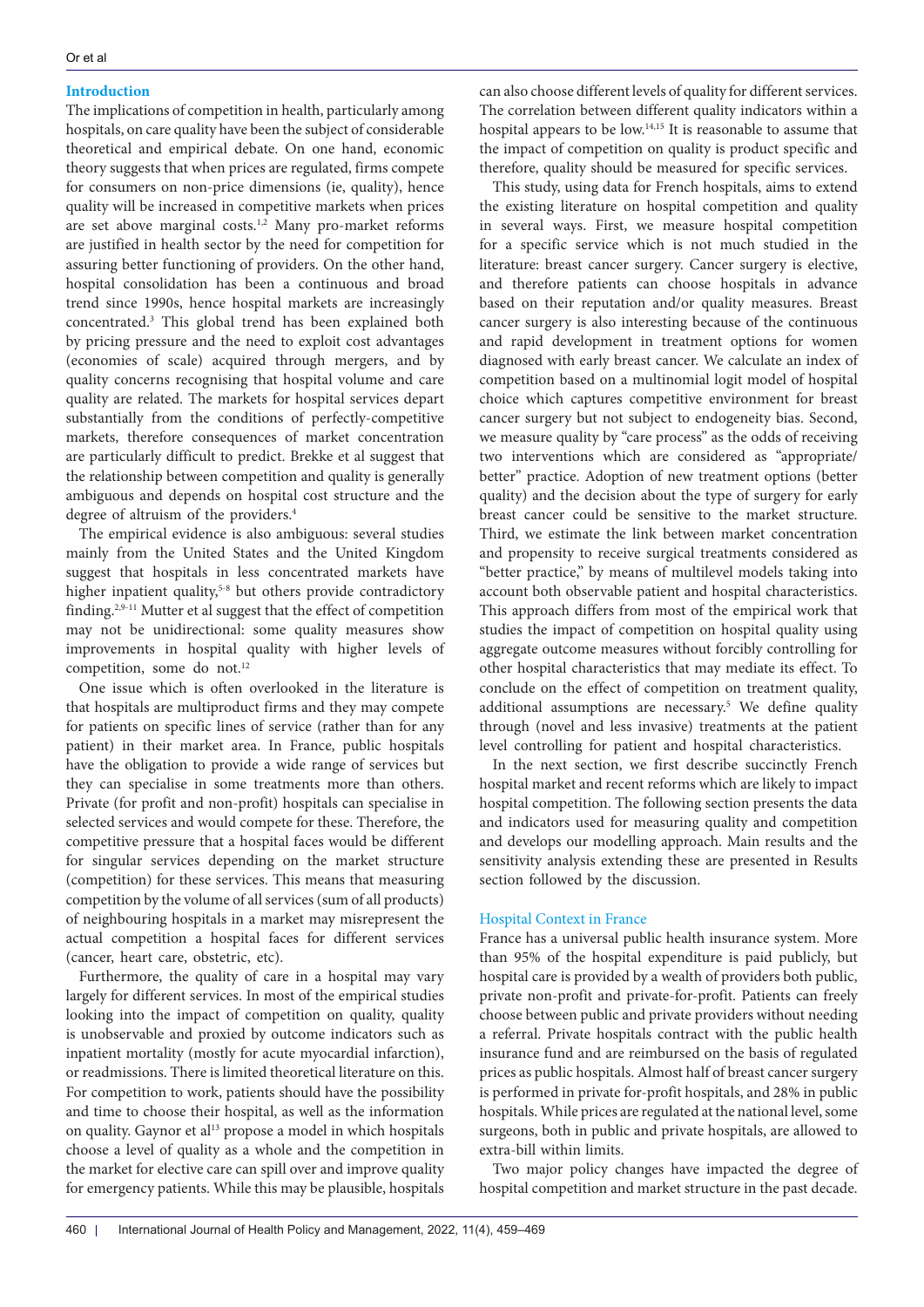First a payment reform where all hospitals are paid by fixed diagnosis related group (DRG)-based prices was introduced in 2004/2005. The payment reform promotes yard-stick or benchmarking competition between public and private hospitals because hospital revenues are linked to patient volume.16 Under DRG payment all of the hospitals face more competitive pressure; in France, since the prices are fixed at the national level, they are expected to compete on quality and, the pressure may be stronger for those facing more competitors in their local markets. But for competition to work, the availability of public information on the quality of hospitals is essential.<sup>13,17</sup> In France, the introduction of DRGbased payment enhanced the collection and public diffusion of hospital quality indicators. While most indicators related to structure and process there has been increasing emphasis on collecting patient reported measures. Second, since 2008/2009, minimum activity thresholds are used for regulating the access to cancer market. This reduced the number of hospitals providing cancer surgery in the market. Hospitals need to treat a minimum number of cases in order to obtain the authorisation to provide cancer surgery, chemotherapy and radiotherapy. The surgical activity thresholds are specific to cancer type. For breast cancer, hospitals need to have at least 30 interventions per year to have the authorisation for surgery. Both of these policies provided incentives for hospital consolidation and reduced the level of competition in the market. There are few French studies looking into the impact of hospital competition. Gobillon and Milcent<sup>18</sup> showed that spatial differences in the local concentration of patients partly explain differences in mortality of heart attack patients, using data from 1998-2003, before the introduction of the DRG-based payment. Choné et al showed more recently that public hospitals in more competitive markets have increased their volumes more quickly under the DRG-based payment, without looking at quality implications.<sup>19</sup>

## **Empirical Approach**

Our objective is to test if hospitals in more competitive markets provide better cancer treatment, controlling for other hospital/patient characteristics which may mediate the impact of competition. We also want to compare the situation in 2012 versus 2005, as the market structure has changed significantly over this period.

Concentrating on patients who underwent breast cancer surgery, we first construct a measure of market competition (Herfindahl-Hirschmann index, HHI) based on estimated patient flows that are derived from a choice model using exogenous hospital/patient characteristics. We use the predicted patient flows rather than actual flows in order to avoid endogeneity of the index to care quality, discussed largely in the literature.<sup>5</sup> Second, we estimate multilevel models of determinants of patient treatments using this unbiased index and other observable patient and hospital characteristics.

# Hospital Competition

HHI is the most commonly used metric for describing the market structure.5,8 It is defined as the sum of the squares of the market shares of hospitals within a market area. It is pointed out in the literature that measuring hospital market share based on actual patient flows will be partly endogenous to quality of care since actual patient flows themselves are outcomes of the competitive process.<sup>5</sup> If hospitals with high quality are better at capturing high market shares, they can be seen as operating in a less competitive market area. To confront this problem, we estimate a model of hospital choice to compute a competition measure.

The analysis is based on the idea that hospital choice is a model of discrete individual choice<sup>20,21</sup> where the multinomial logit can be derived from a utility maximization model. The estimated parameters of the multinomial logit can be interpreted as parameters of an indirect utility function. We specify an indirect utility function for breast cancer surgery patients in France adapting the models proposed by Kessler and McClellan<sup>5</sup> and Gowrisankaran and Town,<sup>9</sup> in order to account for exogenous factors (distance, size) but not endogenous hospital variables. We estimate the following specification of the patient utility function:

$$
u_{ij} = \lambda_1 d_{ij} + \lambda_2 closest_{ij} + \lambda_3 beds_j + \lambda_4 category_j + \lambda_5 closest_{ij} * income_i + e_{ij}
$$
 (1)

Where  $d_{ij}$  is the distance between the centre of patient's residence area (zip code) and hospital's zip code; beds<sub>;</sub> is the number of beds in hospital j, closest<sub>ii</sub> a dummy variable taking the value 1 if the hospital is the closest one to the patient's residence and 0 otherwise, categ<sub>j</sub> is an indicator variable distinguishing between public hospitals (CH), regional teaching hospitals (CHR), cancer centres (CLCC), private for profit (PL) and private non-profit (PNL) hospitals, and income, is the median income in patient's residence area (postcode), used as a proxy for patient's socio-economic status. Finally the error term,  $e_{ij}$  is independent identically distributed and captures the unobservable attributes determining patient choice.

Patients are free to choose any hospital and they are little sensitive to price as most of the cost is covered by public and complementary private insurances (although overbilling is allowed in some cases). We control for income in the model because patients may have out-of-pocket payments in private hospitals, and distance (time cost) may not represent the same thing for different income groups. The utility (or hospital attractiveness) is a function of geographical distance which corresponds to travel/time costs for patients. Patient choice will depend also on hospital category, since they are different in terms of their functioning and facilities offered. The model is estimated using data for all patients who underwent breast surgery, separately in 2005 and in 2012.

We use the parameters estimated from the model above (equation 1), to calculate a hospital specific competition measure. For the hospital choice set *J*, the estimated probability that individual *i*, will be admitted to hospital j can be estimated as follows, under the assumption of logit model<sup>20</sup>:

$$
\hat{P}_{ij} = \frac{\exp(\hat{u}_{ij})}{\sum_{k \in J} \exp(\hat{u}_{ik})}
$$
\n(2)

Where  $\hat{P}_{ij}$  is the estimated probability of being admitted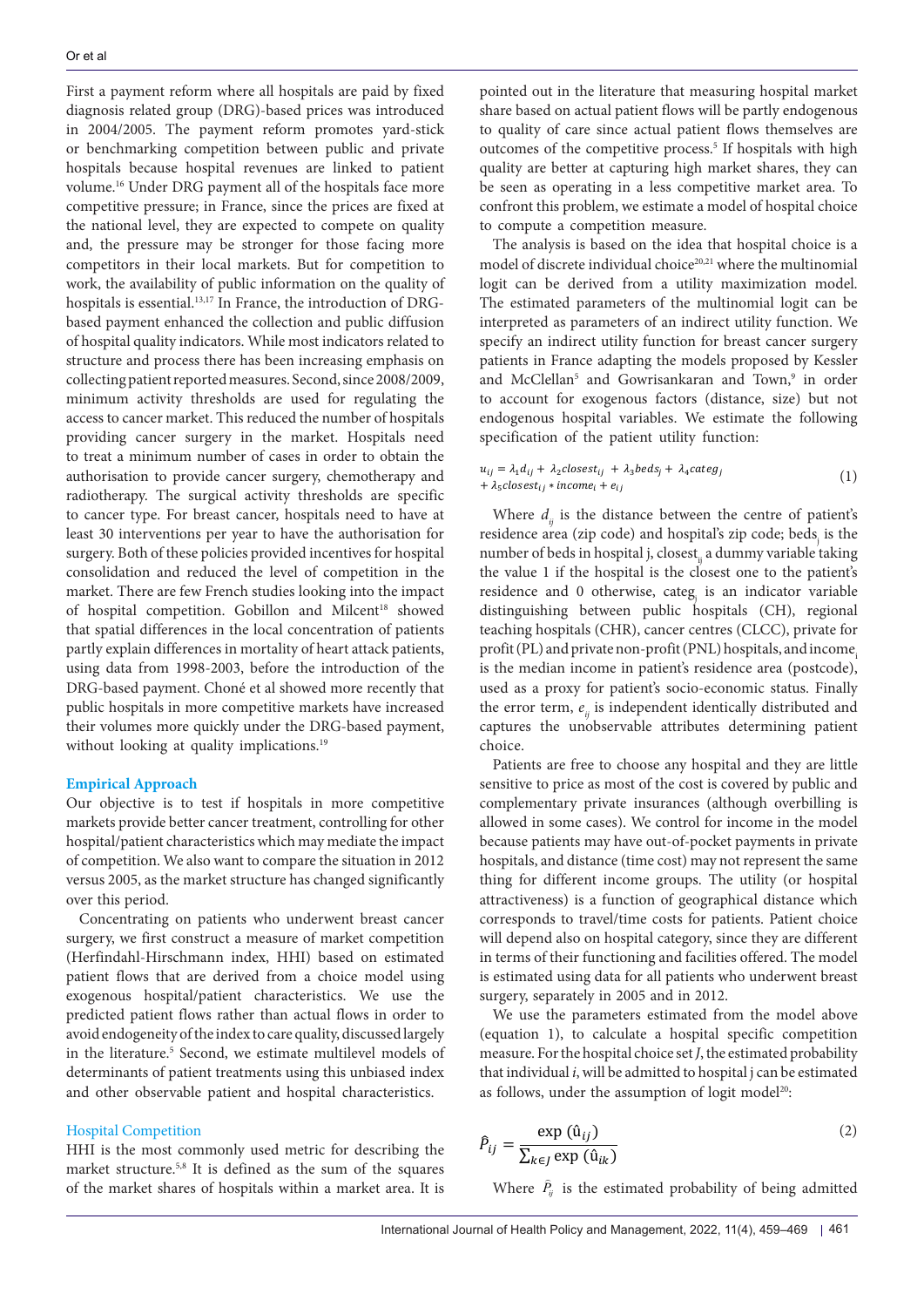to hospital *j*, and  $\hat{u}_j$  is the expected mean utility of being admitted to hospital *j*, as estimated by the parameters of the logit model. We calculated predicted probabilities of admission for every patient to every hospital and predicted the number of patients admitted to each hospital.

The traditional HHI is defined as the sum of the squares of the market share of providers within a defined market. In order to avoid potential endogeneity in actual patient flows we compute HHI based on the theoretical patient flows by using the predicted choice probabilities that are obtained the equation 2.

$$
\widehat{HH}_j = \sum_{j=1}^J (\widehat{s}_j)^2
$$
 (3)

Where  $(\hat{s})$  is the market share based on predicted patient flows. In order to calculate the index, we need to define catchment areas or the market for each breast cancer hospital. We used the fix radius method based on the median travel distance for breast cancer surgery using actual patient flows in 2005. Previous studies shown that the differences in population density influence travel distances and that patients travel further for their care in rural areas.<sup>22</sup> Therefore, we used different market radius for urban and rural hospitals. Using the French classification of urban areas, we calculated five radius distinguishing the level of urbanisation of the hospital location.23 We used the same fixed radius in 2012 to compare the evolution of the markets and avoid potential endogeneity. The HHI index is thus calculated for each hospital, considering the market in which it is located.

We carried out sensitivity analysis with two other measures of competition: (1) HHI based on actual hospital volumes for breast surgery and volumes of any cancer surgery and (2) the hospital count within the market area as an exogenous measure of competition.8 In regressions, HHI is introduced as a categorical variable separating high/medium and low levels of  $HHI^{[1]}$ .

# Hospital Quality

Our approach consisted in examining the likelihood of providing innovative surgical procedures as a proxy of 'process quality' at hospital level. This choice was guided by medical literature<sup>24,25</sup> and approved by breast cancer surgeons with whom we collaborated. We identified two surgical procedures which are considered as better treatment options for women diagnosed with early breast cancer (patients' characteristics being equal): sentinel lymph node biopsy (SLNB) and immediate breast reconstruction (IBR) after mastectomy.<sup>26</sup> SLNB is used to diagnose/stage cancer to decide whether or not axillary lymph node dissection is required. It consists of identifying and removing only one (sentinel) lymph node during the surgery instead of systematically removing all the lymph nodes from under the arm (the traditional method). SLNB is a more recent and less invasive technique than the traditional dissection which has serious potential side effects,<sup>27,28</sup> but it was not always offered in hospitals in the period studied. Immediate reconstruction of breast can be performed safely at the time of mastectomy<sup>29</sup>; this avoids further surgery, and may decrease the negative emotional and

physiological consequences of the mastectomy for patients.<sup>30,31</sup> Clearly, not all breast cancer patients are concerned by these two procedures but controlling for patient characteristics, previous studies have shown significant variations in practice among hospitals for these procedures.<sup>32-34</sup>

For each procedure, we define a target population: for SLNB, the target population includes women undergoing either breast conserving surgery or mastectomy (surgery for delayed breast reconstruction were excluded); for IBR, the sample (denominator) was women who underwent mastectomy.

# Multilevel Models

We propose a multilevel modelling approach that allows estimating the impact of market concentration on patient treatment, controlling for other hospital characteristics which may influence process quality. Multilevel models based on patient-level data allow to exploit information about the characteristics of individual patients clustered within each hospital, rather than aggregated characteristics across patients, and to make more robust inferences about the variables of interest because standard errors are more precisely estimated.35,36 Following a spatial competition framework, we test if patients treated in hospitals in less concentrated markets have higher propensity to receive interventions considered as good practice using multilevel logistic models. Our quality variables are measured at the patient level and binary (0/1).

Hence, we estimate the following logistic random effect model:

$$
R^*_{ij} = \beta_{0j} + \gamma \cdot X_{ij} + e_{ij}
$$
 (4)

where the latent variable,  $R^*$ <sub>ii</sub> is the propensity to receive the treatment considered (SLNB or IBR), for individual i in hospital *j*, is a function of both her observable individual characteristics  $X_{ij}$ , (age, morbidity, income), a logistically distributed residual error term capturing unobserved characteristics for patient *i* in hospital *j*,  $e_{ij}$ , and a hospital specific intercept  $\beta_{0i}$  which captures unobserved hospital characteristics. Across hospitals intercepts are distributed with a mean  $\tau_{_0}$  and a variance  $\sigma$ . For a given hospital, deviation from that average is explained by the level of market competition in which hospital operates (C) and other hospital characteristics (Z), plus an error term  $(\omega_{0i})$ assumed to be normally distributed and with cov  $(\omega_{0i}, \varepsilon_{ii}) = 0$ .

$$
\beta_{oj} = \tau_o + \lambda . C + \alpha . Z + \omega_{oj} \tag{5}
$$

At the patient level, we control mainly for the age and morbidity and cancer type. We use the Charlson comorbidity index as a measure of health status of the patient<sup>37</sup> and carcinoma in situ of the breast as a measure of cancer severity. For SLNB, we control if the patient had total (versus partial) mastectomy, as this may be an indication of more severe/ advanced tumour. For IBR, we control for total mastectomy with axillary lymph node dissection which is practiced if the tumour is advanced/diffused. We also control for chemotherapy in the year of analysis (in that case immediate reconstruction is not recommended). As these last variables may also be influenced by hospital practice, we conducted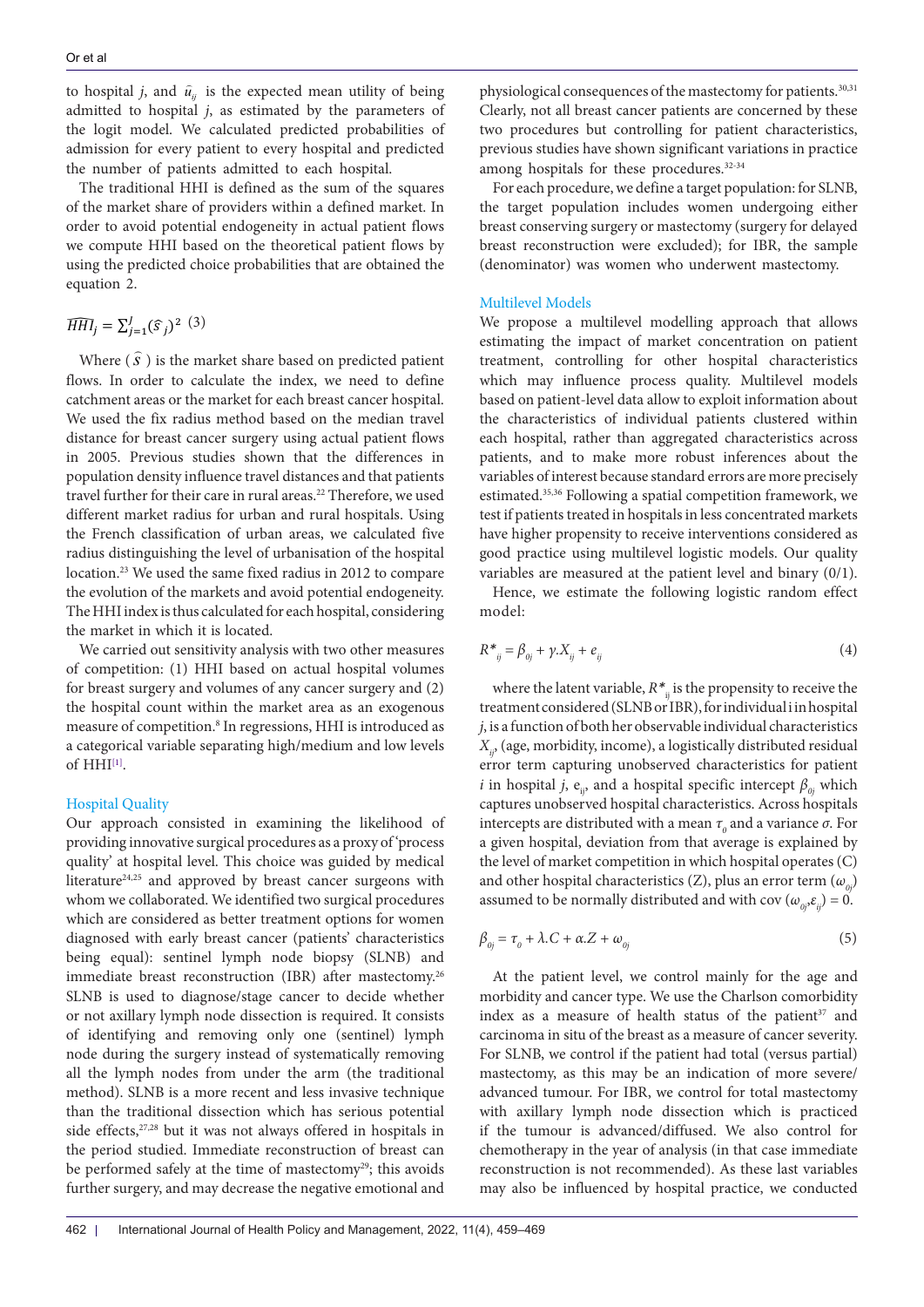sensitivity analysis with and without these control variables to assure the robustness of the results. Finally, patients' residence area level income is used to proxy their socio-economic situation. This may have an impact on patients' preferences but also on hospitals' treatments. We constructed a categorical variable (low/medium/high) based on the distribution of household income across all postcodes and attributed an income level to each patient using postcode area income.

At the hospital level (equation 5), beside market concentration, we control for hospital volume, given the ongoing centralisation of cancer care, and the hospital type. Volume is introduced as a categorical variable using the quartiles of the distribution of breast cancer admissions. Major types of hospitals providing cancer care in France are CH, CHR, private (for profit and not for profit) hospitals and CLCC. CLCC are relatively small size private non-profit entities specialized in cancer treatment. There are 20 cancer centres distributed more or less homogenously (one in each region) in France. Different types of hospitals have different management rules and organisation styles which may have an impact on quality.

## Data

The analysis relies on patient level data from the French National Hospital Discharge Database (PMSI), a comprehensive database for 2005 and 2012. This contains information on patient's demographics (age, sex, postcode), primary and secondary diagnostics, procedures carried out and DRG for all inpatient treatments delivered in all hospitals in France. Our sample consists of all patients diagnosed with invasive carcinoma of the breast (ICD-10: C50) or ductal carcinoma in situ of the breast (DCIS, ICD-10: D05) who underwent breast cancer surgery in 2005 or 2012. Hospitals with less than five cases of breast cancer surgery were excluded in order to reduce noise in our sample, and avoid over dispersion, since these tend to be outliers. In order to identify hospitals providing breast cancer surgery, their geographic location and characteristics, we used the French Health Facility

#### <span id="page-4-0"></span>**Table 1.** Patient Sample

Statistics (*Statistique annuelle des établissements de santé*,) complemented with information from the French National Cancer institute (Inca, Institut national du cancer) website. Data on patient residential income were obtained from the French National Institute of Statistics and Economic Studies (*Institut national de la statistique et des études économiques*). The distance between patients' residence zip code and the hospital zip code was measured by Odomatrix software using distances by the road.

[Tables 1](#page-4-0) and [2](#page-5-0) contain the summary statistics presenting respectively patient and hospital samples. Patient level variables used in the models are presented in Table S1 (see [Supplementary file 1](#page-9-1)). In 2005, out of the 54 904 women potentially concerned, 16.3% underwent SLNB. The number of SLNB has tripled in 2012: almost one over two women with breast cancer benefited from this procedure (49%). About 10% of women who underwent mastectomy benefited from an IBR in 2005 against 12% in 2012. In 2005, 37% of the patients were offered a SLNB in cancer centers against 9.4% in private clinics and 8.6% in public hospitals. The practice of SLNB became more common across all types of hospitals in 2012. Cancer centers, followed by the private-non-profit hospitals, have the highest rates of IBR in 2012.

As expected, with the introduction of volume thresholds, the number of hospitals which performed breast cancer surgery has declined significantly between 2005 and 2012, from 803 to 526 ([Table 2\)](#page-5-0). Mostly private clinics and general public hospitals with small activity volumes (under 50 cases a year) were dropped from the market. In 2005, only 37% of the hospitals offered the technique SLNB (at least one patient) and 30% IBR, while these went up to 85% and 52% in 2012.

# **Results**

#### Estimates of Hospital Choice and Market Concentration

[Table 3](#page-5-1) presents the estimations from the multinomial logit models of choice for breast cancer patients. As expected, patients have a preference for closer hospitals and the impact of distance on hospital choice is significantly negative.

|                    | 2005         |        |              | 2005<br>2012 |            |            | 2012       |            |  |
|--------------------|--------------|--------|--------------|--------------|------------|------------|------------|------------|--|
|                    | <b>SLNB</b>  |        |              | <b>SLNB</b>  |            | <b>IBR</b> |            | <b>IBR</b> |  |
|                    | <b>Total</b> | % SLNB | <b>Total</b> | % SLNB       | Mastectomy | $%$ IBR    | Mastectomy | $%$ IBR    |  |
| By hospital type   |              |        |              |              |            |            |            |            |  |
| <b>CH</b>          | 9122         | 8.6    | 10644        | 42.3         | 2539       | 3.3        | 2909       | 4.7        |  |
| CHR                | 5929         | 15.9   | 6495         | 51.0         | 1678       | 10.5       | 1769       | 14.2       |  |
| <b>CLCC</b>        | 12693        | 36.8   | 15819        | 59.6         | 4011       | 14.8       | 4965       | 16.9       |  |
| PL                 | 25286        | 9.4    | 25739        | 45.3         | 6459       | 10.2       | 6211       | 9.8        |  |
| PNL                | 1874         | 10.1   | 3553         | 37.4         | 479        | 4.8        | 853        | 15.9       |  |
| By hospital volume |              |        |              |              |            |            |            |            |  |
| $\leq$ 21          | 2840         | 2.5    | 702          | 19.9         | 846        | 2.1        | 179        | 1.7        |  |
| 21-49              | 6190         | 4.3    | 4083         | 35.2         | 1673       | 3.2        | 1123       | 4.1        |  |
| 49-110             | 11611        | 9.0    | 9512         | 38.3         | 3046       | 6.6        | 2536       | 7.1        |  |
| >110               | 34263        | 22.1   | 47953        | 52.2         | 9601       | 13.2       | 12869      | 13.6       |  |
| Total              | 54904        | 16.3   | 62250        | 49           | 15166      | 10.1       | 16707      | 11.8       |  |

Abbreviations: IBR, immediate breast reconstruction; SLNB, sentinel lymph node biopsy; CH, public hospitals, CHR, regional teaching hospitals; CLCC, cancer centres, PL, private for profit; PNL, private non-profit.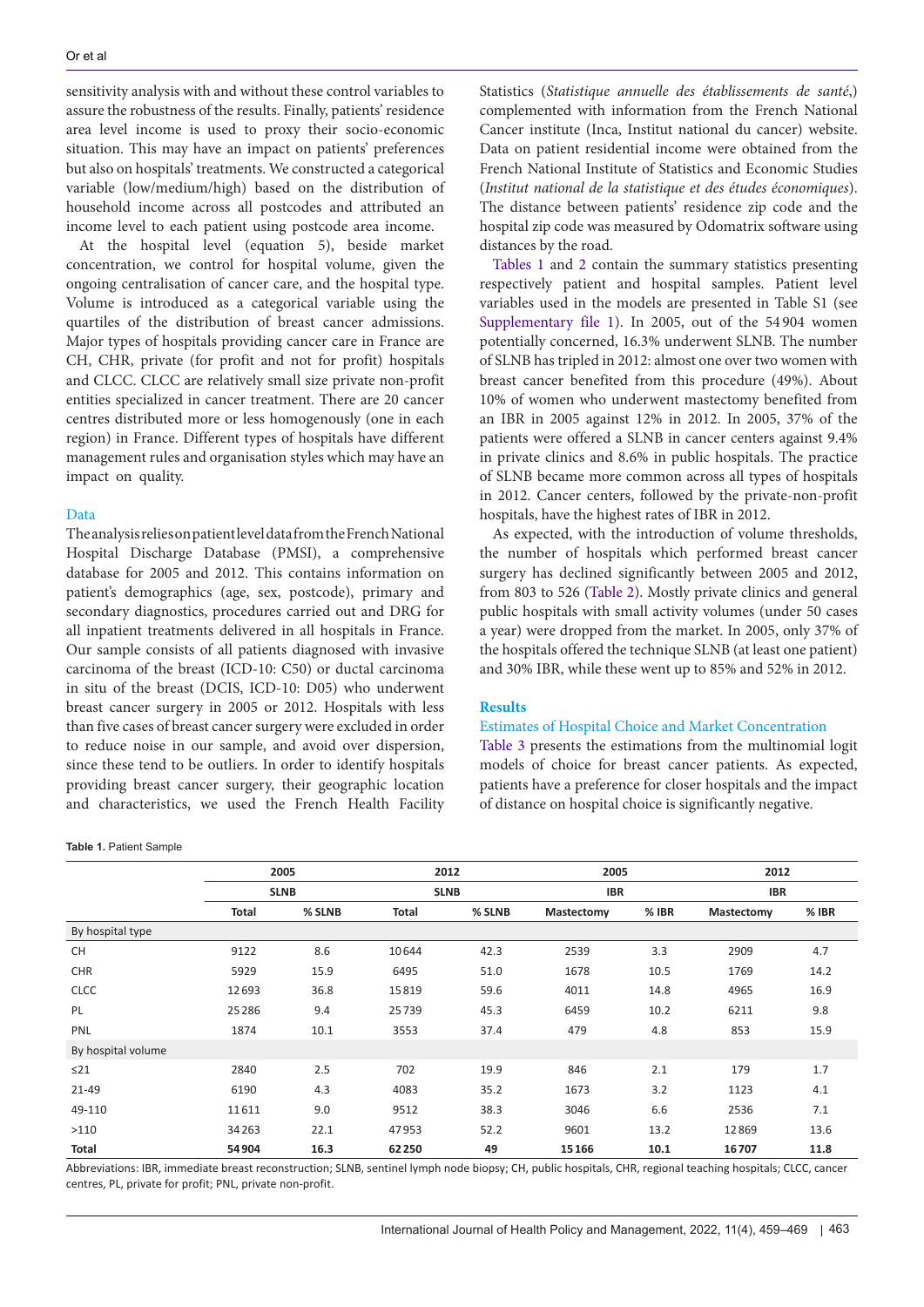#### <span id="page-5-0"></span>**Table 2.** Hospital Sample

|              |                            | 2005           |                 | 2012                       |                |                 |  |  |
|--------------|----------------------------|----------------|-----------------|----------------------------|----------------|-----------------|--|--|
|              | <b>Number of Hospitals</b> | % Offering IBR | % Offering SLNB | <b>Number of Hospitals</b> | % Offering IBR | % Offering SLNB |  |  |
| <b>CH</b>    | 248                        | 15             | 29              | 163                        | 34             | 83              |  |  |
| <b>CHR</b>   | 53                         | 60             | 68              | 46                         | 87             | 100             |  |  |
| <b>CLCC</b>  | 20                         | 100            | 100             | 20                         | 100            | 100             |  |  |
| PL           | 436                        | 32             | 35              | 257                        | 54             | 84              |  |  |
| PNL          | 47                         | 32             | 32              | 40                         | 50             | 72              |  |  |
| <b>Total</b> | 804                        | 30             | 37              | 526                        | 52             | 85              |  |  |

Abbreviations: IBR, immediate breast reconstruction; SLNB, sentinel lymph node biopsy; CH, public hospitals, CHR, regional teaching hospitals; CLCC, cancer centres, PL, private for profit; PNL, private non-profit.

<span id="page-5-1"></span>**Table 3.** Parameter Estimates From Hospital Choice Model

| <b>Variables</b>             |             | 2005                  |             | 2012                  |  |  |
|------------------------------|-------------|-----------------------|-------------|-----------------------|--|--|
|                              | Coefficient | <b>Standard Error</b> | Coefficient | <b>Standard Error</b> |  |  |
| <b>Distance</b>              | $-0.001***$ | (0.000)               | $-0.001***$ | (0.000)               |  |  |
| Number of beds               | $-0.021***$ | (0.005)               | $0.114***$  | (0.003)               |  |  |
| Closest hospital (ref = yes) | $0.601***$  | (0.029)               | $0.596***$  | (0.025)               |  |  |
| Closest x high income (ref): |             |                       |             |                       |  |  |
| Closest x low income         | $-0.821***$ | (0.021)               | $-0.697***$ | (0.019)               |  |  |
| Closest x medium income      | $-0.806***$ | (0.021)               | $-0.814***$ | (0.022)               |  |  |
| Closest x age $<$ 50 (ref):  |             |                       |             |                       |  |  |
| Closest x age (50-59 years)  | $-0.051$ *  | (0.024)               | $-0.034$    | (0.022)               |  |  |
| Closest x age (60-69 years)  | $-0.040$    | (0.025)               | $-0.130***$ | (0.025)               |  |  |
| Closest x age $(≥70$ years)  | $-0.101***$ | (0.025)               | $-0.151***$ | (0.022)               |  |  |
| Hospital type (ref =CH):     |             |                       |             |                       |  |  |
| <b>CHR</b>                   | $0.494***$  | (0.036)               | $0.196***$  | (0.032)               |  |  |
| <b>CLCC</b>                  | 0.026       | (0.029)               | $0.299***$  | (0.025)               |  |  |
| PL                           | $0.129***$  | (0.026)               | $0.392***$  | (0.024)               |  |  |
| PNL                          | $-0.344***$ | (0.047)               | $0.379***$  | (0.036)               |  |  |
| ${\sf N}$                    |             | 54 904                |             | 62 250                |  |  |
| Log-likelihood               |             | $-291741$ ***         |             | $-34241$ ***          |  |  |

Abbreviations: CH, public hospitals; CHR, regional teaching hospitals; CLCC, cancer centers; PL, private for profit; PNL, private non-profit. \* Significant at 10%; \*\*\* Significant at 1%.

Moreover, the impact of distance is conditioned on patient's residence income. Compared to patients living in high-income areas, patients residing in low- and mediumincome municipalities, and older patients are less likely to go to a hospital which is not the closest to their home. Larger hospitals are more attractive in 2012, although this was not the case in 2005. This may be because some big hospitals could have very low breast cancer cases in 2005. Controlling for size and distance, teaching hospitals and cancer centres are more attractive than regular public hospitals, but patients have a higher preference for private hospitals (both for profit and non-profit)<sup>[2]</sup>.

Using the coefficients from [Table 3](#page-5-1), we have estimated the potential volume for each hospital (propensity of being selected) and calculated our competition measure. [Figure](#page-6-0) presents the Kernel density estimates of the distribution of the

negative natural logarithm of HHI (so that zero corresponds to monopoly) at the hospital level for 2005 and 2012. There has been a visible concentration in breast cancer surgery market between 2005 and 2012. The figure shows a leftward shift in the distribution of HHI, suggesting that in 2012 the level of market competition faced by hospitals decreased for most levels of HHI, especially on the edge of the distribution pointing an increased number of hospitals with a very low log-HHI index (close to monopolistic markets).

# Multilevel Regression Results

[Table 4](#page-7-0) presents the odd ratios from the random effect logistic models, giving the propensity of receiving IBR and SLNB in 2005 and 2012. We present the estimations for each year separately since it is easier to interpret these than the results from the pooled models with the interactions terms. The first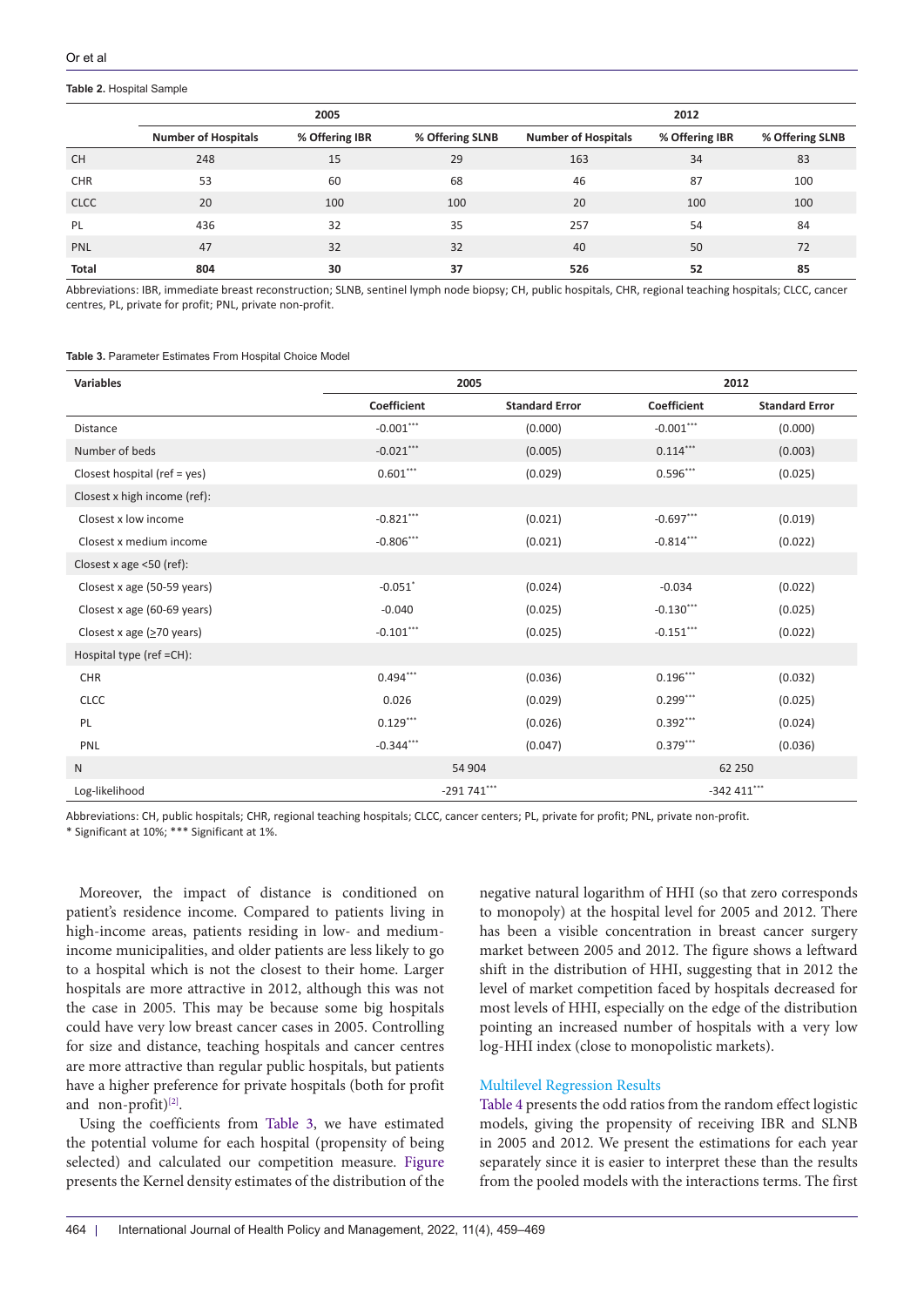<span id="page-6-0"></span>Or et al



**Figure.** Kernel Density Estimates of the Distribution of Log (1/HHI) for Breast Cancer. Abbreviation: HHI, Herfindahl-Hirschmann index.

model for each year controls for the patient characteristics, hospital random effects and the concentration of the market (in which hospital operates) measured as a non-linear variable in three categories (high, medium, low). This is our preferred variable as we suspect that the impact of HHI is not linear (cf. sensitivity analysis), and as it is easier to interpret. The second models introduce the hospital volume (of breast cancer) and category as explanatory variables, controlling for the market structure. We also tested the impact of hospital volume and "type" separately, as these two are correlated, but the coefficient change little. Therefore, only the final models containing both variables are presented.

Overall, the results in [Table 4](#page-7-0) correspond to the expected relationships between treatment likelihood and patient characteristics. Across hospitals on average, the odds of receiving IBR decreases with age and comorbidity (Charlson index 1 or 2) and increases for less invasive cancers (carcinoma in situ). Moreover, women with an axillary dissection during mastectomy and those having chemotherapy in the year have smaller propensity of having an IBR. 'Age' has less of an effect on SLNB, but the odds of having this procedure are slightly smaller for the oldest and the youngest patients, as well as those with higher Charlson index, carcinoma in situ and those who had total mastectomy.

We also note a significant income effect on the odds of receiving these procedures: controlling for age and morbidity, women living in lower income areas (bottom third) have smaller odds of receiving an IBR. This may be linked to the possibility of overbilling of esthetic surgery which can be problematic even for those possessing a complementary private insurance. Income is also a proxy of education level which may influence the treatment decisions.<sup>38</sup> Income has a smaller effect on SLNB although the coefficient is significant.

The results from the first models suggest that, controlling for patient characteristics, the likelihood of receiving IBR is significantly higher in the hospitals located in more competitive markets both in 2005 and 2012. Models 2 show that, controlling for market competition, the odds of receiving IBR goes up significantly with the volume of breast cancer

surgery, with patients in hospitals performing more than 110 cases/year having the highest propensity. Moreover, controlling for market competition and surgery volume, the odds of having IBR was significantly smaller in general public hospitals compared to all others. We further note that in 2005, the impact (coefficients) of competition (HHI) is as important as hospital type and volume. In 2012, the results are very similar, but the impact of competition is significant only for the top quartile (HHI <3000) and the coefficient is smaller compared to those of hospital type and volume.

The results for SLNB are a bit different. First, we note that while the propensity of receiving this procedure is also higher in more competitive markets (against those in close to monopolistic), the impact is higher in moderately competitive markets (HHI from 3000 to 5000).

Also when we control for the hospital volume and type, the competition does not have a significant impact in 2005 when this procedure was still novel. Patients had much higher propensity to have SLNB in hospitals performing more than 110 breast cancer surgery per year, in cancer centers and in teaching hospitals. In 2012, when this procedure become more accustomed, the odds of receiving this procedure is still higher in CLCC and in high-volume hospitals, but coefficients get smaller (compared to patient characteristics). We also note that, all else being equal, hospitals in moderately concentrated markets (HHI 3000 to 5000) have higher rates of SLNB compared to hospitals in other markets (HHI >5000 and HHI <3000). This may suggest that while competitive pressure can push hospitals to invest in this procedure, in highly competitive markets consisting of many small providers this investment may not be feasible for small hospitals.

Finally we note that in [Table 4](#page-7-0), hospital level variance measured by intra-class coefficient and median odds ratio remains significant even after controlling for hospital volume and type. This may reflect the existence of other factors which determines hospitals' decision on investing in process quality, including the financial situation of hospitals and utilization of quality protocols, but also variations in surgeons' practices within hospitals which we cannot control with the available data.

# Sensitivity Analysis

We tested the robustness of these results using two other measures of market competition: HHI based on the volume of all hospitals providing cancer care (not specific to breast cancer), and the hospital count within the market area (providing breast cancer care). We estimated all the models for separate years, but presented in Tables S2 and S3 the results from the pooled data to be economical. The correlation between different competition and quality measures are given in Table S4. The results support largely those presented above. The impact of competition measured by taking into account all cancer hospitals and their volumes seems to be stronger both for IBR and SLNB. This may suggest that hospitals feel a competitive pressure from other cancer hospitals even if they do not provide breast cancer surgery, and they may be more proactive in specializing and investing in quality or differentiating their services. The results with hospital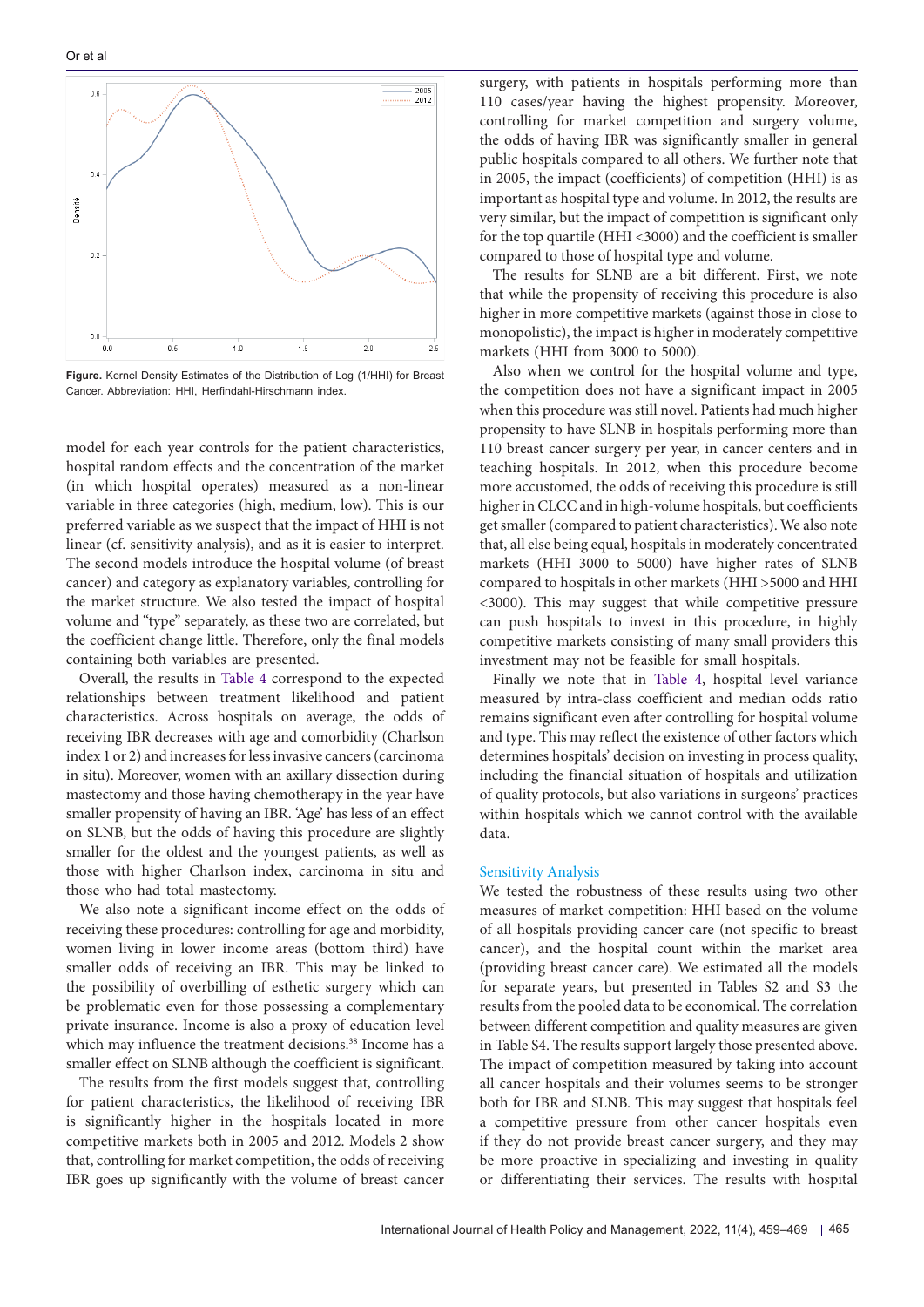<span id="page-7-0"></span>

| Table 4. Determinants of Selected Cancer Treatments: Multilevel Regression Results |  |
|------------------------------------------------------------------------------------|--|
|------------------------------------------------------------------------------------|--|

|                                                             |            | <b>Immediate Breast Cancer Reconstruction</b> |                           |            | <b>Sentinel Node Lymph Biopsy</b> |            |            |            |  |
|-------------------------------------------------------------|------------|-----------------------------------------------|---------------------------|------------|-----------------------------------|------------|------------|------------|--|
|                                                             | 2005       |                                               | 2012                      |            | 2005                              |            | 2012       |            |  |
|                                                             | (1)        | (2)                                           | (1)                       | (2)        | (1)                               | (2)        | (1)        | (2)        |  |
| Intercept                                                   | $0.001***$ | $0.001***$                                    | $0.004***$                | $0.003***$ | $0.000***$                        | $0.002***$ | $0.016***$ | $0.031***$ |  |
|                                                             |            |                                               | <b>Patient Variables</b>  |            |                                   |            |            |            |  |
| Age (ref $\geq 70$ ):                                       |            |                                               |                           |            |                                   |            |            |            |  |
| $\leq 50$                                                   | 22.851***  | 22.287***                                     | 12.541***                 | 12.416     | 1.001                             | 0.996      | $0.827***$ | $0.824***$ |  |
| 51-60                                                       | 14.426***  | 14.027***                                     | $7.941***$                | $7.877**$  | $1.113**$                         | $1.107**$  | 0.995      | 0.993      |  |
| 61-70                                                       | $6.883***$ | $6.740***$                                    | 4.255***                  | 4.212***   | $1.209***$                        | $1.206***$ | $1.151***$ | $1.149***$ |  |
| Charlson index (ref $\geq$ 2):                              |            |                                               |                           |            |                                   |            |            |            |  |
| 0                                                           | $1.799***$ | $1.828***$                                    | 1.895***                  | $1.912***$ | $1.470***$                        | $1.471***$ | $1.492***$ | $1.492***$ |  |
| $\mathbf{1}$                                                | 1.250      | 1.270                                         | 1.273                     | $1.278***$ | $1.283***$                        | $1.290***$ | $1.402***$ | 1.404***   |  |
| Carcinoma in situ (ref = yes):                              |            |                                               |                           |            |                                   |            |            |            |  |
| No                                                          | $0.318***$ | $0.323***$                                    | $0.373***$                | $0.377***$ | $3.380***$                        | $3.387***$ | $3.781***$ | 3.785***   |  |
| Total mastectomy with axillary node dissection (ref = yes): |            |                                               |                           |            |                                   |            |            |            |  |
| No                                                          | 3.438***   | $3.421***$                                    | 5.924***                  | 5.930***   | 5.888***                          | 5.894***   | $7.279***$ | $7.286***$ |  |
| Chemotherapy (ref = yes):                                   |            |                                               |                           |            |                                   |            |            |            |  |
| No                                                          | $2.773***$ | $2.768***$                                    | $2.259***$                | 2.246      |                                   |            |            |            |  |
| Residence area income (ref = High >66%):                    |            |                                               |                           |            |                                   |            |            |            |  |
| Low $( < 33\%)$                                             | $0.714***$ | $0.720***$                                    | $0.868*$                  | $0.869**$  | $0.905***$                        | $0.908**$  | $0.934**$  | $0.934**$  |  |
| Medium (33-66%)                                             | 0.932      | 0.931                                         | 1.006                     | 1.000      | 0.944                             | 0.943      | 0.989      | 0.988      |  |
|                                                             |            |                                               | <b>Hospital Variables</b> |            |                                   |            |            |            |  |
| Breast cancer volume (ref $\geq$ 110):                      |            |                                               |                           |            |                                   |            |            |            |  |
| ≤20                                                         |            | $0.309***$                                    |                           | $0.198***$ |                                   | $0.052***$ |            | $0.130***$ |  |
| 21-49                                                       |            | $0.365***$                                    |                           | $0.430***$ |                                   | $0.084***$ |            | $0.542***$ |  |
| 50-109                                                      |            | $0.580**$                                     |                           | $0.815***$ |                                   | $0.375***$ |            | $0.590***$ |  |
| Hospital type ( $ref = CH$ ):                               |            |                                               |                           |            |                                   |            |            |            |  |
| <b>CHR</b>                                                  |            | $2.662**$                                     |                           | $2.643**$  |                                   | $3.102**$  |            | $1.709*$   |  |
| <b>CLCC</b>                                                 |            | $4.019***$                                    |                           | 3.034***   |                                   | 17.184***  |            | $2.563**$  |  |
| PL                                                          |            | 1.498                                         |                           | 2.565      |                                   | 1.374      |            | 0.763      |  |
| PNL                                                         |            | 2.382***                                      |                           | 2.641      |                                   | 0.717      |            | 0.889      |  |
| Competition ref = Low (HHI >5000):                          |            |                                               |                           |            |                                   |            |            |            |  |
| Medium (HHI: 3000-5000                                      | 3.068***   | 1.994**                                       | $1.692**$                 | $1.127***$ | $3.815***$                        | 1.534      | $2.529***$ | $1.779***$ |  |
| High (HHI <3000)                                            | 3.873***   | $2.651***$                                    | $2.404***$                | 1.542      | $2.542***$                        | 1.283      | $1.322*$   | 0.949      |  |
| N                                                           | 15 166     | 15 16 6                                       | 16 707                    | 16 707     | 54 904                            | 54 904     | 62 250     | 62 250     |  |
| ICC                                                         | 0.495      | 0.490                                         | 0.292                     | 0.312      | 0.723                             | 0.670      | 0.440      | 0.405      |  |
| <b>MOR</b>                                                  | 5.511      | 5.412                                         | 3.038                     | 3.187      | 16.158                            | 11.664     | 4.643      | 4.150      |  |

Abbreviations: CH, public hospitals CHR, regional teaching hospitals; CLCC, cancer centers; PL, private for profit; PNL, private non-profit; ICC, intra-class coefficient; MOR, median odds ratio.

\* Significant at 10%; \*\* Significant at 5%; \*\*\* Significant at 1%.

count suggest that, all else being equal, patients of hospitals in markets with more than 8 breast cancer providers have higher odds of receiving IBR compared to those with less than 3 providers. Moreover, hospitals in mildly concentrated markets (3 to 8 providers) have higher odds of providing SLNB than others.

We also tested a linear form of the HHI measure (negative natural logarithm of the HHI) and its square to see if the relationship between quality and competition is linear (Table S2). The coefficient of the quadratic term is not significant

for IBR and negative for SLNB. These results reinforce those presented in [Table 4](#page-7-0) in that over-competition does not forcibly improve quality.

#### Limitations

First, we should note that we use an administrative database which has the advantage of covering all patients and hospitals, but does not give any information on tumor characteristics or staging data which are important determinants of treatment. Therefore, our controls for cancer severity may be inadequate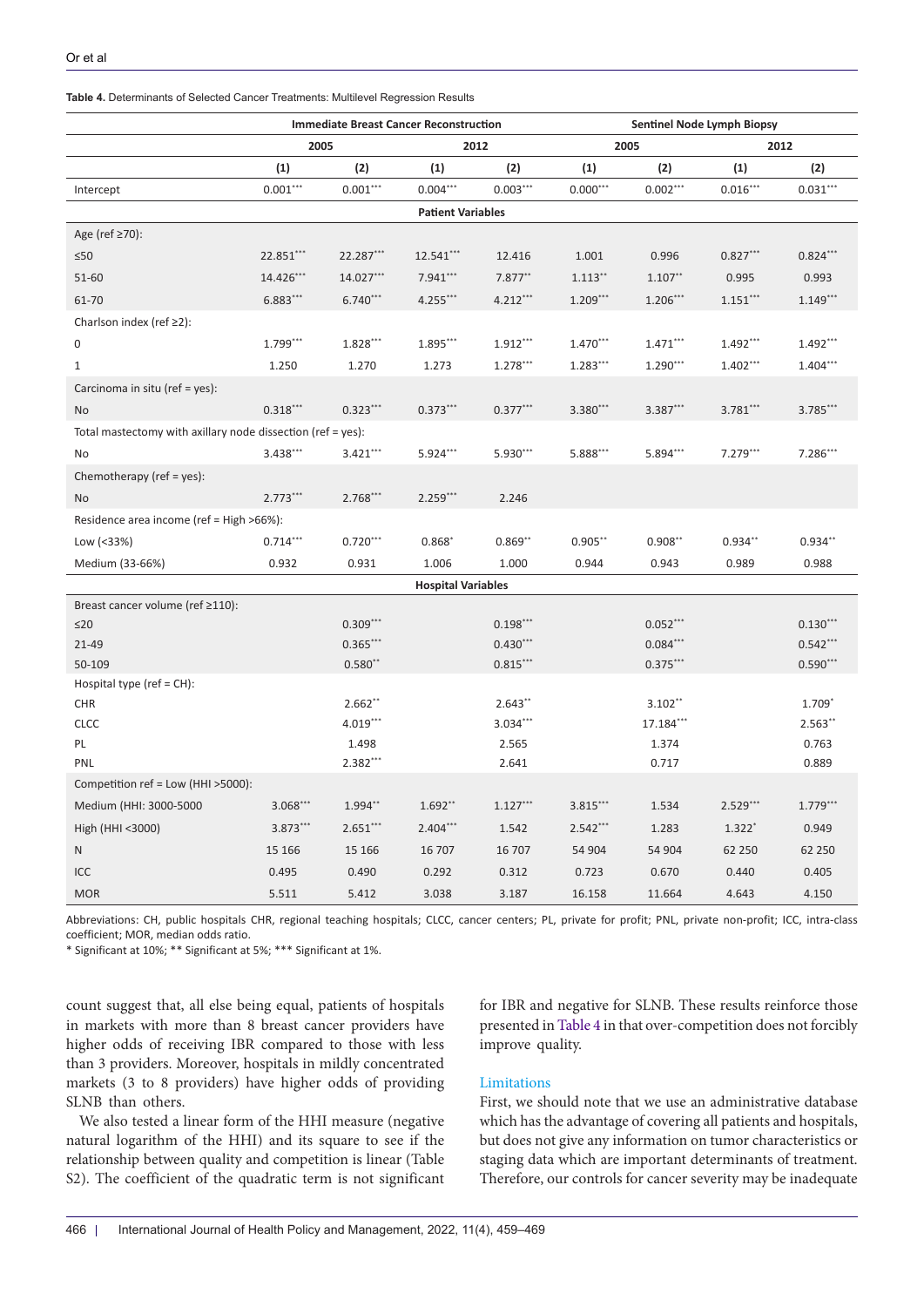in explaining all of the variations in treatments across patients, but it is unlikely that any omitted variable is correlated with the HHI index. Also, both procedures are likely to be less feasible for patients with complex cancer situations, but our results show that in CLCC and teaching hospitals that usually treat more complex patients, the rates are still higher.

Second, the discrete nature of market boundaries assume that hospitals are either in or out of any local market. This may lead to measurement error in geographic markets, which in turn can bias the estimated effect of competition toward zero. Nevertheless, the results from the sensitivity analysis that tested different indexes based on all cancer surgery and hospital counts are comforting.

Finally, we should note that our results cannot be interpreted as the impact of the policy changes (yardstick competition and volume thresholds) on quality. We used cross sectional data for the years before and after the reforms were implemented to have some insight into the change in the relationship between quality and competition, but we do not have a reference (control group) for establishing the effects that are attributable to these reforms. Other exogenous factors are likely to have an impact on hospital practice over this period.

# **Discussion and Conclusion**

The standard economic intuition about hospital competition is that when hospitals are paid by regulated prices per patient, they will increase the quality of their services in competitive markets in order to attract patients. More recent theoretical models have nuanced this affirmation, suggesting that the predicted effect of competition on quality can be sensitive to the assumptions about specific features of hospitals such as altruistic motives, cost structures, profit constraints and the degree of specialisation.<sup>39</sup> The role of competition in improving care quality continues to be the subject of debate.<sup>40</sup> There is a growing pressure for consolidation in hospital markets because of the economic pressure for higher costefficiency, but also because hospital volume is associated with quality.

In France, the hospital market for cancer care became more concentrated between 2005 and 2012 because of the introduction of minimum volume regulations and activitybased funding. The mean number of cancer patients treated per hospital has doubled over this period (from 68 to 120) with 278 hospitals dropping out of the market. Therefore, in 2012, 30% of breast surgery was provided in hospitals operating in highly concentrated markets (2 or less competitors in the market) against 16% in 2005.

We investigated the impact of local market competition on treatment of breast cancer surgery in France. In our analysis, the quality is observable and measured by two procedures considered to be better treatment options for women diagnosed with early breast cancer: IBR after mastectomy, and SLNB. IBR is a complex surgical procedure which requires the intervention of two surgical teams together (a breast surgeon for removing the cancer and a plastic surgeon for reconstruction). While the intervention is complex, it is attractive for top level surgeons and for patients who can more easily discern the immediate benefits of the operation. SLNB on the other hand is a less invasive diagnostic procedure, compared to traditional resection, it is more difficult for the patient to understand the options and express a demand for this procedure.

Three key findings emerge from our study. First our results suggest that local market competition may be a trigger for hospitals to invest in novel and better treatment options, hence to improve process quality. Controlling for patient characteristics, the likelihood of receiving IBR and SLNB is significantly higher in hospitals located in more competitive markets. Yet, the impact of competition on quality seems to vary by the quality measure. When quality is more easily discernable by patients, the impact appears to be greater. This supports the idea that for competition to work effectively it is important to have meaningful quality measures easily discernable by the patients.<sup>17,41</sup> At the same time, we note that in all markets, no matter the level of competition, socioeconomic factors intervene in treatment decisions: women living in low income areas have lower odds of receiving novel procedures. This is consistent with the literature suggesting that physicians can treat patients differently according to their socio-economic status.<sup>42,43</sup>

Second, our results from the most fully specified models show that controlling for patient characteristics and market concentration, both hospital volume and type (general public, private, cancer or teaching centre) are strong determinants of process quality. Previous studies have largely shown that centralisation of high-risk complex surgery in highvolume hospitals can reduce mortality and re-admission rates and improve patient outcomes.<sup>44-46</sup> Our results support these findings in suggesting that hospital volume is also an important factor in the adoption of better/novel treatments. Patients operated in hospitals treating higher numbers of breast cancer patients have a higher propensity to receive procedures considered as better/quality options.

Third, controlling for market concentration, hospital volume, and patient characteristics, women treated in cancer centres, that are relatively small specialised hospitals, and in teaching hospitals, have much higher chances of receiving these treatments. This suggests that different hospital types have different practice styles. Therefore, hospital medical culture is an important determinant of quality beyond other observable characteristics. For example, in terms of breast cancer management, medical literature suggests that in settings where treatments are provided by multidisciplinary teams involving surgeons, medical oncologists and radiation therapists, the quality of breast cancer is better.<sup>47</sup>

These results suggest that finding the right balance between costs and benefits of market competition versus concentration of hospital care supply is complex. Hospital volume appears to constitute an excellent leverage to improve care quality in many domains. In this respect, the centralisation policy for cancer care in France, with volume thresholds, appears to contribute to the diffusion of "good practices" and to improve overall care quality.

However, the concentration of activity in very large hospitals is costly, has consequences on distances travelled,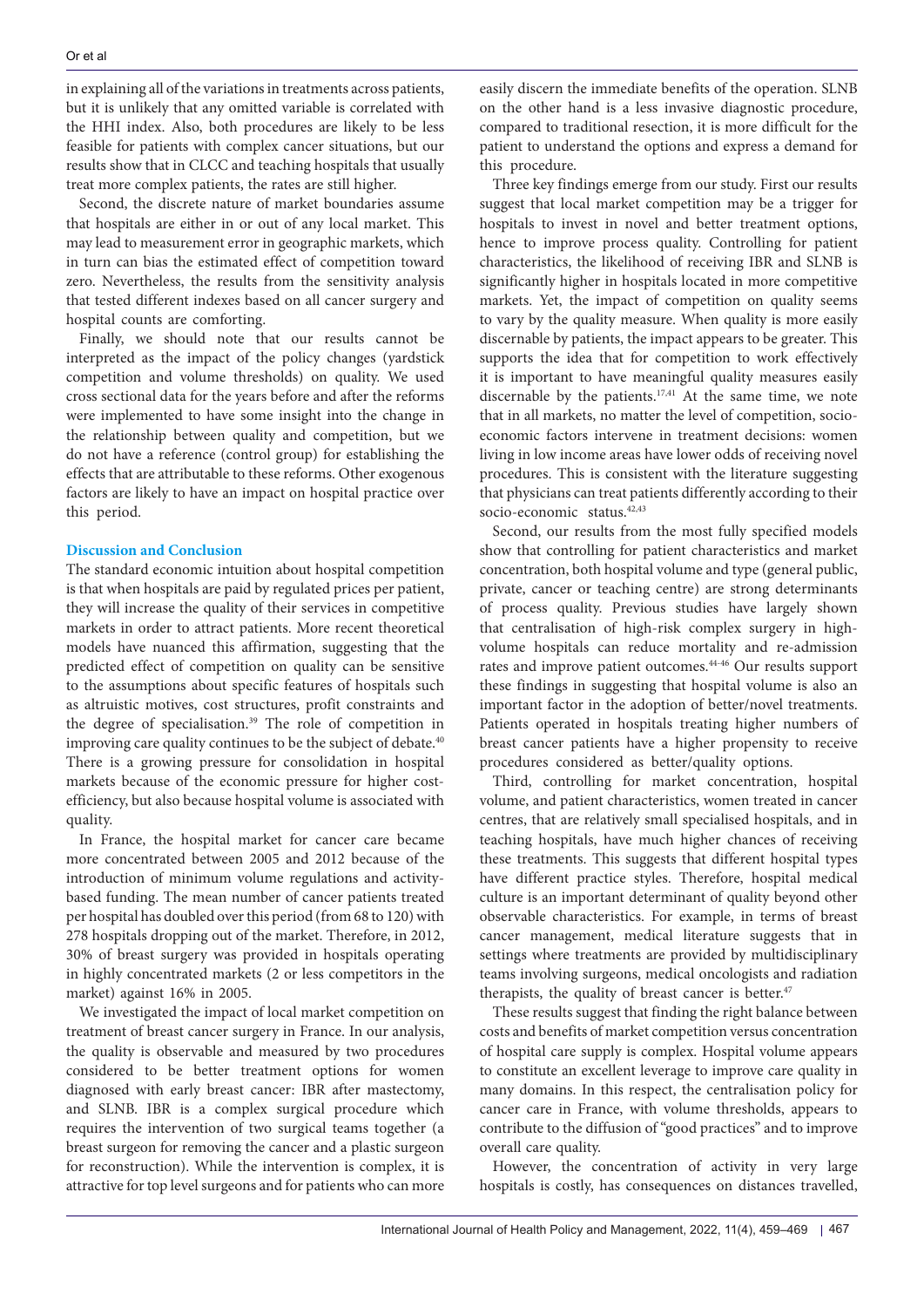### Or et al

hence costs for patients, and on access to care. Moreover, over-concentration of activity can generate harmful effects by creating monopolistic markets. Our results also suggest that hospitals functioning in close to monopolistic markets are less willing to invest in novel procedures that improve care process.

Overall, pooling these results together, it seems that some competition in hospital markets is beneficial, but competition amongst providers with very low activity volumes does not lead to better quality and innovation in the market. The volume of activity is not in itself the answer to improving the quality of care but reflects differences in the management, organisation and delivery of care which can be influenced by other policies. An alternative policy to centralisation could be creating hospital networks where low-volume hospitals can benefit from the "know-how" of high-volume centres when making treatment decisions. This study thus calls for improving knowledge in new, alternative organisational models.

#### **Acknowledgements**

Authors are indebted to Damien Bricard for his valuable help and advice with the data analysis. They also thank Virginie Mobillion for calculating hospitals locations and Gerard de Pouvourville for his inspiring comments on earlier versions of this work.

#### **Ethical issues**

The paper is based on data from medico-administrative databases providing anonymous patient information. No patient was either contacted or informed for this study. Under French law, this study does not require any form of ethics approval.

#### **Competing interests**

ZO and JB reports grants from French Institute of Public Health Research, during the conduct of the study. JB reports grants and personal fees from BMS, personal fees from Astellas, outside the submitted work. ER and MT have nothing to disclose.

#### **Authors' contributions**

ZO contributed to the conceptualization, study design, data analysis and interpretation, drafting and finalizing the manuscript. ER and MT contributed to developing study methods, data analysis and first drafts of the manuscript, JB contributed to the conceptualization and study design, interpretation of results, critical revision of the final manuscript. All authors read, and approved the submitted and revised versions.

#### **Funding**

This research was supported by the French Institute for Public Health Research (IRESP) on the occasion of a call for proposals launched in 2012 alongside the Plan Cancer 2009-2013. The funding source(s) had no involvement in study design, in the collection, analysis and interpretation of data and in the writing of this article.

#### **Endnotes**

<span id="page-9-0"></span>[1] HHI calculated with market shares in percentages. Therefore the index ranges from 0 to 10 000 (monopoly).

<span id="page-9-2"></span>[2] As hospital size and type are correlated, we have also run the models without controlling "number of beds." In this case coefficients of CHR goes up (big structures) and CLCC goes down (small in general) but this does not affect significantly the overall estimates of utility competition measure.

#### **Authors' affiliations**

1 IRDES, Institut de Recherche et documentation en Economie de la Santé, Paris, France. <sup>2</sup>Institut Gustave Roussy, Biostatistical and Epidemiological Division, Paris, France. <sup>3</sup>Department of Biostatistics and Epidemiology, Institut

Gustave Roussy, University Paris-Saclay, Villejuif, France. 4 Oncostat (CESP U1018 INSERM), Labeled Ligue Contre le Cancer, University Paris-Saclay, Villejuif, France.

#### **Supplementary files**

<span id="page-9-1"></span>[Supplementary file 1](https://www.ijhpm.com/jufile?ar_sfile=44153) contains Tables S1-S4.

#### **References**

- 1. Gravelle H, Santos R, Siciliani L. Does a hospital's quality depend on the quality of other hospitals? a spatial econometrics approach. *Reg Sci Urban Econ*. 2014;49:203-216. doi[:10.1016/j.](https://doi.org/10.1016/j.regsciurbeco.2014.09.005) [regsciurbeco.2014.09.005](https://doi.org/10.1016/j.regsciurbeco.2014.09.005)
- 2. Gaynor M. What Do We Know About Competition and Quality in Health Care Markets? National Bureau of Economic Research; 2006. [http://www.bristol.ac.uk/media-library/sites/cmpo/migrated/](http://www.bristol.ac.uk/media-library/sites/cmpo/migrated/documents/wp151.pdf) [documents/wp151.pdf](http://www.bristol.ac.uk/media-library/sites/cmpo/migrated/documents/wp151.pdf). Accessed September 8, 2020.
- 3. OECD. Competition in the Provision of Hospital Services. *OECD Journal of Competition Law and Policy*. 2007;8(3):153-247. doi:[10.1787/clp-v8-art8-en](https://doi.org/10.1787/clp-v8-art8-en)
- 4. Brekke KR, Siciliani L, Straume OR. Hospital competition and quality with regulated prices. *Scand J Econ*. 2011;113(2):444-469. doi:[10.1111/j.1467-9442.2011.01647.x](https://doi.org/10.1111/j.1467-9442.2011.01647.x)
- 5. Kessler DP, McClellan MB. Is hospital competition socially wasteful? *Q J Econ*. 2000;115(2):577-615. doi:[10.1162/003355300554863](https://doi.org/10.1162/003355300554863)
- 6. Tay A. Assessing competition in hospital care markets: the importance of accounting for quality differentiation. *Rand J Econ*. 2003;34(4):786- 814.
- 7. Vogt WB, Town R, Williams CH. How has hospital consolidation affected the price and quality of hospital care? *Synth Proj Res Synth Rep*. 2006;(9):15231.
- 8. Cooper Z, Gibbons S, Jones S, McGuire A. Does Hospital Competition Improve Efficiency? An Analysis of the Recent Market-Based Reforms to the English NHS. London: Centre for Economic Performance; 2010. CEP Discussion Paper No 988. [https://ideas.repec.org/p/cep/](https://ideas.repec.org/p/cep/cepdps/dp0988.html) [cepdps/dp0988.html.](https://ideas.repec.org/p/cep/cepdps/dp0988.html)
- 9. Gozvrisankaran G, Town RJ. Competition, payers, and hospital quality. *Health Serv Res*. 2003;38(6 Pt 1):1403-1421. doi:[10.1111/](https://doi.org/10.1111/j.1475-6773.2003.00185.x) [j.1475-6773.2003.00185.x](https://doi.org/10.1111/j.1475-6773.2003.00185.x)
- 10. Mukamel DB, Zwanziger J, Tomaszewski KJ. HMO penetration, competition, and risk-adjusted hospital mortality. *Health Serv Res*. 2001;36(6 Pt 1):1019-1035.
- 11. Propper C, Burgess S, Green K. Does competition between hospitals improve the quality of care?: Hospital death rates and the NHS internal market. *J Public Econ*. 2004;88(7-8):1247-1272. doi:[10.1016/](https://doi.org/10.1016/S0047-2727(02)00216-5) [S0047-2727\(02\)00216-5](https://doi.org/10.1016/S0047-2727(02)00216-5)
- 12. Mutter RL, Wong HS, Goldfarb MG. The effects of hospital competition on inpatient quality of care. *Inquiry*. 2008;45(3):263-279. doi:[10.5034/](https://doi.org/10.5034/inquiryjrnl_45.03.263) inquirvirnl\_45.03.263
- 13. Gaynor M, Moreno-Serra R, Propper C. Death by Market Power: Reform, Competition and Patient Outcomes in the National Health Service. National Bureau of Economic Research; 2010. NBER Working Paper Series. 2010;16164. [https://www.nber.org/papers/](https://www.nber.org/papers/w16164.pdf) [w16164.pdf](https://www.nber.org/papers/w16164.pdf). Accessed September 8, 2020.
- 14. Hu J, Jordan J, Rubinfeld I, Schreiber M, Waterman B, Nerenz D. Correlations Among Hospital Quality Measures: What "Hospital Compare" Data Tell Us. *Am J Med Qual*. 2017;32(6):605-610. doi:[10.1177/1062860616684012](https://doi.org/10.1177/1062860616684012)
- 15. Profit J, Zupancic JA, Gould JB, et al. Correlation of neonatal intensive care unit performance across multiple measures of quality of care. *JAMA Pediatr*. 2013;167(1):47-54. doi:[10.1001/](https://doi.org/10.1001/jamapediatrics.2013.418) [jamapediatrics.2013.418](https://doi.org/10.1001/jamapediatrics.2013.418)
- 16. Shleifer A. A theory of yardstick competition. *Rand J Econ.* 1985;16(3):319-327.
- 17. Berta P, Martini G, Moscone F, Vittadini G. The association between asymmetric information, hospital competition and quality of healthcare: evidence from Italy. *J R Stat Soc Ser A Stat Soc.* 2016;179(4):907- 926. doi[:10.1111/rssa.12214](https://doi.org/10.1111/rssa.12214)
- 18. Gobillon L, Milcent C. Spatial disparities in hospital performance. *J Econ Geogr*. 2013;13(6):1013-1040. doi:[10.1093/jeg/lbs065](https://doi.org/10.1093/jeg/lbs065)
- 19. Choné P, Evain F, Wilner L, Yilmaz E. Introducing Activity-Based Payment in the Hospital Industry: Evidence from French Data. CESifo Working Paper. 2013; No. 4304. [http://hdl.handle.net/10419/77670.](http://hdl.handle.net/10419/77670)